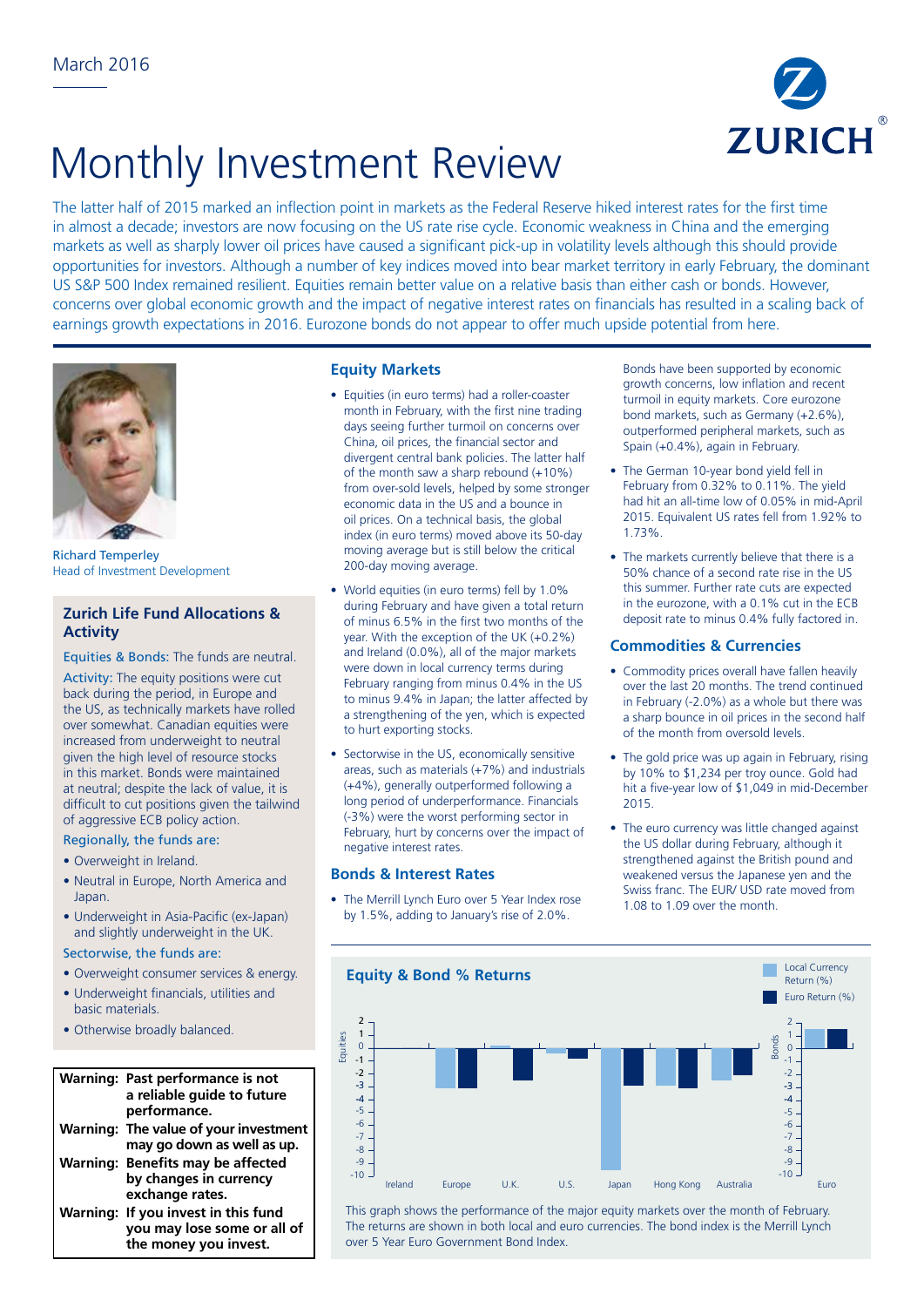### Zurich Life Annualised Performance to 1st March 2016

|                                                               | <b>Year to</b>     |                    |              |            | <b>Annualised</b> |                 |            |                        |
|---------------------------------------------------------------|--------------------|--------------------|--------------|------------|-------------------|-----------------|------------|------------------------|
|                                                               | <b>Date</b>        | 1 Year             | 3 Years      | 5 Years    | 10 Years          | <b>15 Years</b> | 20 Years   | Fund Size $(\epsilon)$ |
| <b>Pathway Multi-Asset Funds</b>                              |                    |                    |              |            |                   |                 |            |                        |
| Pathway 2                                                     | $-0.3%$            | $-0.9%$            | N/S          | N/S        | N/S               | N/S             | N/S        | 103,306,423            |
| Pathway <b>B</b>                                              | $-1.2%$            | $-2.6%$            | N/S          | N/S        | N/S               | N/S             | N/S        | 314,021,294            |
| Pathway 4                                                     | $-2.7%$            | $-5.5%$            | N/S          | N/S        | N/S               | N/S             | N/S        | 317,022,229            |
| Pathway 5                                                     | $-5.0%$            | $-9.2%$            | N/S          | N/S        | N/S               | N/S             | N/S        | 97,411,415             |
| Pathway 6                                                     | $-7.3%$            | $-12.0%$           | N/S          | N/S        | N/S               | N/S             | N/S        | 11,470,379             |
| <b>Managed Funds</b>                                          |                    |                    |              |            |                   |                 |            |                        |
| <b>Cautiously Managed</b>                                     | $-2.1%$            | $-2.4%$            | 9.3%         | 8.9%       | N/S               | N/S             | N/S        | 331,064,839            |
| <b>FinEx Sector Average</b>                                   | $-1.7%$            | $-4.3%$            | 3.7%         | 3.9%       | 2.4%              | 2.9%            | 4.2%       |                        |
| <b>Balanced</b>                                               | $-4.0%$            | $-4.2%$            | 10.7%        | 9.2%       | 5.0%              | 5.2%            | 7.8%       | 1,553,169,153          |
| <b>FinEx Sector Average</b>                                   | $-4.2%$            | $-6.2%$            | 7.8%         | 6.8%       | 2.5%              | 2.8%            | 6.0%       |                        |
| Performance                                                   | $-5.8%$            | $-5.8%$            | 10.8%        | 9.1%       | 4.6%              | 5.0%            | 7.6%       | 1,207,924,803          |
| Dynamic                                                       | $-6.7%$            | $-6.4%$            | 11.0%        | 9.2%       | 4.7%              | 4.9%            | 7.5%       | 1,462,863,902          |
| FinEx Sector Average                                          | $-4.5%$            | $-6.5%$            | 7.6%         | 6.6%       | 2.6%              | 2.9%            | 5.7%       |                        |
|                                                               |                    |                    |              |            |                   |                 |            |                        |
| <b>Protected Funds</b>                                        |                    |                    |              |            |                   |                 |            |                        |
| Protected 70                                                  | $-5.4%$            | $-8.0%$            | 6.6%         | 4.7%       | N/S               | N/S             | N/S        | 12,353,545             |
| Protected 80                                                  | $-3.9%$            | $-6.6%$            | 4.4%         | 2.8%       | N/S               | N/S             | N/S        | 33,316,342             |
| Protected 90                                                  | $-1.9%$            | $-4.4%$            | 1.2%         | 0.2%       | N/S               | N/S             | N/S        | 13,268,636             |
| <b>Cash Fund</b>                                              |                    |                    |              |            |                   |                 |            |                        |
| Secure                                                        | 0.0%               | 0.0%               | 0.0%         | 0.2%       | 1.2%              | 1.7%            | 2.6%       | 377,749,764            |
| Cash Fund                                                     | $-0.1%$            | $-0.5%$            | $-0.4%$      | $-0.3%$    | N/S               | N/S             | N/S        |                        |
| <b>FinEx Sector Average</b>                                   | 0.0%               | 0.2%               | 0.2%         | 0.3%       | 1.2%              | 1.6%            | 2.3%       |                        |
| <b>Bond Funds</b>                                             |                    |                    |              |            |                   |                 |            |                        |
| Global Corporate Bond (JP Morgan)*                            | 0.0%               | $-2.6%$            | 1.9%         | N/S        | N/S               | N/S             | N/S        | 4,166,500,000          |
| Global Government Bond (JP Morgan)*                           | 2.6%               | 2.2%               | 3.3%         | N/S        | N/S               | N/S             | N/S        | 439,700,000            |
| Indexed Eurozone Government Bond (BlackRock)                  | 2.0%               | 0.7%               | 6.0%         | N/S        | N/S               | N/S             | N/S        | 7,440,740              |
| <b>Active Fixed Income</b>                                    | 4.4%               | 1.0%               | 9.4%         | 9.5%       | 6.3%              | 6.7%            | 8.2%       | 191,656,617            |
| Inflation-Linked Bond                                         | $-0.4%$            | $-3.4%$            | 0.4%         | 1.4%       | N/S               | N/S             | N/S        | 5,369,547              |
| Long Bond                                                     | 6.4%               | 0.7%               | 12.7%        | 11.7%      | 6.8%              | N/S             | N/S        | 66,304,707             |
| Global Real Return (PIMCO)*                                   | 0.8%               | $-2.9%$            | $-0.8%$      | N/S        | N/S               | N/S             | N/S        | 2,600,000,000          |
| Emerging Local Currency Debt (Pictet)*                        | 2.2%               | $-8.4%$            | $-4.6%$      | N/S        | N/S               | N/S             | N/S        | 4,339,147,663          |
| <b>FinEx Sector Average</b>                                   | 1.9%               | $-1.9%$            | 5.3%         | 5.9%       | 3.9%              | 4.7%            | 6.1%       |                        |
| <b>Absolute Return/Diversified Assets Funds</b>               |                    |                    |              |            |                   |                 |            |                        |
| Global Targeted Returns Fund (Invesco)*                       | 0.7%               | $-0.3%$            | N/S          | N/S        | N/S               | N/S             | N/S        | 2,403,310,000          |
| Income Opportunity (JP Morgan)*                               | $-1.1%$            | $-5.3%$            | $-1.3%$      | N/S        | N/S               | N/S             | N/S        | 6,866,600,000          |
| Dynamic Diversified Growth (BlackRock)                        | $-1.9%$            | $-5.8%$            | 1.9%         | N/S        | N/S               | N/S             | N/S        | 19,389,926             |
| <b>Diversified Assets</b>                                     | $-2.6%$            | $-11.1%$           | 3.3%         | 4.1%       | N/S               | N/S             | N/S        | 13,013,552             |
| <b>Active Asset Allocation</b>                                | $-3.2%$            | $-5.9%$            | 6.1%         | 5.7%       | N/S               | N/S             | N/S        | 171,987,011            |
| <b>Commodity Funds</b>                                        |                    |                    |              |            |                   |                 |            |                        |
| Gold                                                          | 16.4%              | 4.1%               | $-2.8%$      | 1.3%       | N/S               | N/S             | N/S        | 44,935,861             |
| Earth Resources                                               | $-5.3%$            | $-23.3%$           | $-8.6%$      | $-10.1%$   | N/S               | N/S             | N/S        | 5,355,883              |
| <b>Global Commodities</b>                                     | $-3.2%$            | $-25.9%$           | $-14.1%$     | $-9.6%$    | $-8.2%$           | N/S             | N/S        | 12,136,311             |
| CommoditiesPLUS Strategy (PIMCO)*                             | $-3.4%$            | $-28.4%$           | $-19.0%$     | N/S        | N/S               | N/S             | N/S        | 404,700,000            |
| <b>Green Resources</b>                                        | $-11.7%$           | $-18.2%$           | 6.8%         | $-6.4%$    | N/S               | N/S             | N/S        | 3,741,063              |
|                                                               |                    |                    |              |            |                   |                 |            |                        |
| <b>Equity Funds (Global)</b><br>5 Star 5                      | $-8.6%$            | $-6.7%$            | 9.8%         | 8.6%       | 3.3%              | 5.7%            | N/S        |                        |
|                                                               | $-6.9%$            | $-7.5%$            | 11.4%        | 9.4%       | 5.1%              | 4.4%            |            | 196,099,872            |
| <b>International Equity</b>                                   |                    |                    |              |            |                   |                 | N/S        | 195,962,031            |
| Global Select (Threadneedle)<br>Global Equity (MFS Meridian)* | $-6.1%$<br>$-1.3%$ | $-5.5%$            | 11.7%        | 9.8%       | 5.4%              | 4.1%            | N/S        | 7,374,822              |
| Indexed Global Equity (BlackRock)                             | $-3.4%$            | $-5.8%$<br>$-5.9%$ | N/S<br>12.5% | N/S<br>N/S | N/S<br>N/S        | N/S<br>N/S      | N/S<br>N/S | 4,926,035,958          |
|                                                               |                    |                    |              |            |                   |                 |            | 83,308,135             |
| <b>FinEx Sector Average</b>                                   | $-6.2%$            | $-8.9%$            | 8.8%         | 7.8%       | 3.3%              | 2.3%            | 5.8%       |                        |

#### **Source: Financial Express as at 01/03/2016**

The Financial Express sector averages shown are the average of all funds in each of the Financial Express sectors in the individual pensions category.

**Annual management charges (AMC) apply. The fund returns shown are net of the AMC deducted by Zurich Life in our unit prices. The fund returns are based on an investment in the funds and do not represent the returns achieved by individual policies linked to the funds. These fund returns may be before the full AMC is applied to a policy. The actual returns on policies linked to the specified fund will be lower because of the effects of charges and in some cases a higher management charge.**

\* External fund size: Where external funds have been on the Zurich platform for less than two years, we have used the fund size of the underlying external fund. N/S = Not Started.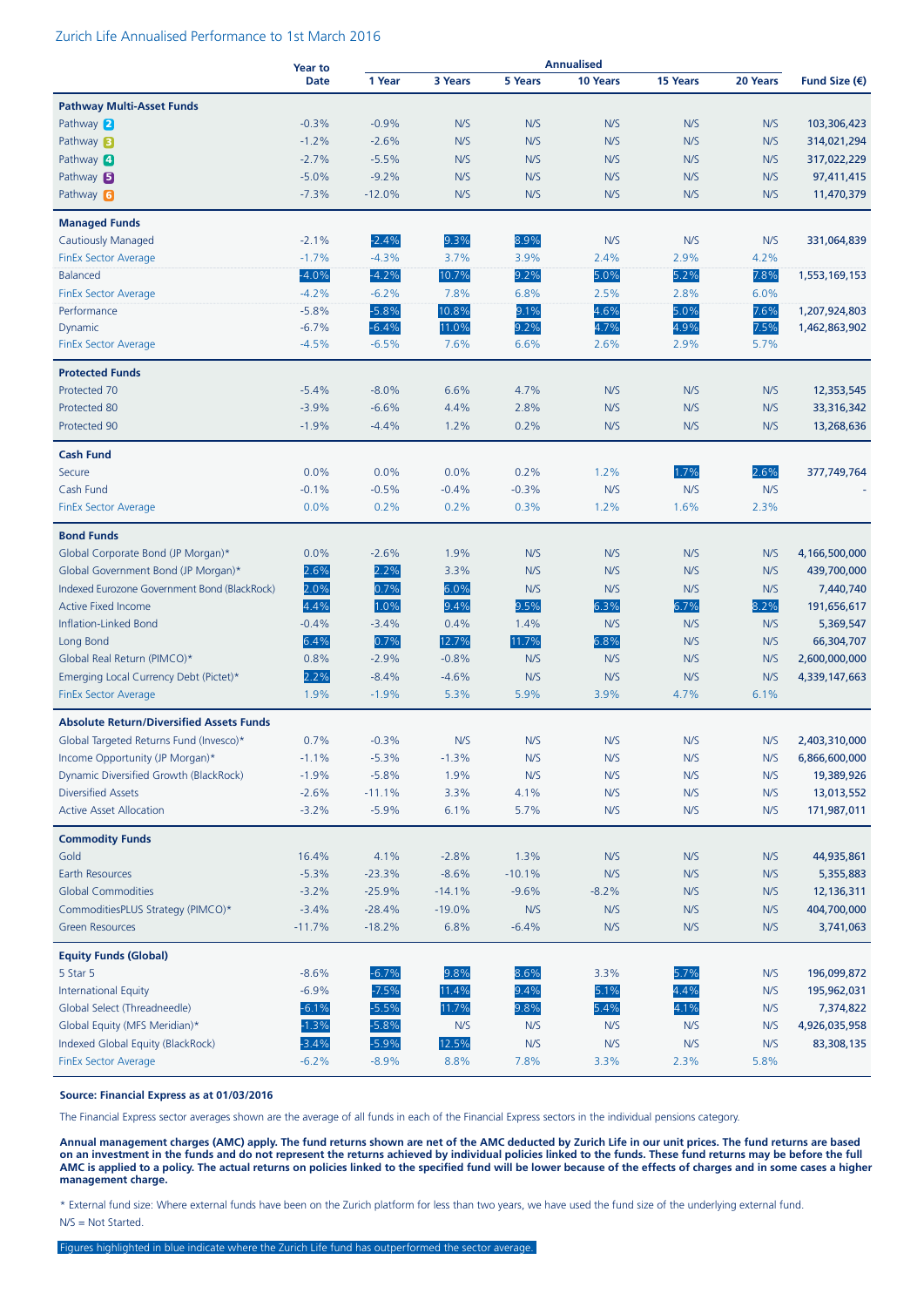|                                               | <b>Year to</b><br><b>Date</b> | <b>Annualised</b> |         |                |          |          |          |                        |
|-----------------------------------------------|-------------------------------|-------------------|---------|----------------|----------|----------|----------|------------------------|
|                                               |                               | 1 Year            | 3 Years | <b>5 Years</b> | 10 Years | 15 Years | 20 Years | Fund Size $(\epsilon)$ |
|                                               |                               |                   |         |                |          |          |          |                        |
| <b>Equity Funds (European)</b>                |                               |                   |         |                |          |          |          |                        |
| Euro Markets Fund (BlackRock)*                | $-5.4%$                       | $-4.3%$           | N/S     | N/S            | N/S      | N/S      | N/S      | 3,514,750,000          |
| 5 Star 5 Europe                               | $-7.9%$                       | $-7.2%$           | 11.5%   | 10.7%          | 4.7%     | N/S      | N/S      | 102,264,208            |
| European Select (Threadneedle)                | $-5.0%$                       | $-6.8%$           | 10.1%   | 11.9%          | 7.0%     | 5.7%     | N/S      | 14,667,525             |
| Small Cap Europe (Pictet)*                    | $-7.3%$                       | $-0.7%$           | N/S     | N/S            | N/S      | N/S      | N/S      | 324,521,389            |
| <b>FinEx Sector Average</b>                   | $-9.5%$                       | $-8.7%$           | 8.6%    | 6.8%           | 3.3%     | 2.9%     | 7.5%     |                        |
| <b>Equity Funds (Eurozone)</b>                |                               |                   |         |                |          |          |          |                        |
|                                               | $-9.3%$                       | $-12.4%$          | 8.9%    | 6.2%           |          | N/S      | N/S      |                        |
| <b>Eurozone Equity</b>                        |                               |                   |         |                | 4.7%     |          |          | 72,082,428             |
| Europe ex-UK Index (BlackRock)                | $-9.4%$                       | $-12.4%$          | 7.6%    | 5.4%           | 2.9%     | N/S      | N/S      | 2,718,291              |
| Indexed Eurozone Equity (BlackRock)           | $-4.7%$                       | $-11.5%$          | 8.7%    | N/S            | N/S      | N/S      | N/S      | 2,057,470              |
| <b>FinEx Sector Average</b>                   | $-9.1%$                       | $-9.8%$           | 7.8%    | 5.3%           | 1.3%     | 1.7%     | 5.8%     |                        |
| <b>Equity Funds (Irish)</b>                   |                               |                   |         |                |          |          |          |                        |
| <b>Irish Equity</b>                           | $-6.0%$                       | 12.3%             | 22.1%   | 19.7%          | 1.6%     | N/S      | N/S      | 19,611,137             |
| FinEx Sector Average                          | $-7.4%$                       | 7.6%              | 18.5%   | 16.9%          | $-0.5%$  | 2.4%     | 6.8%     |                        |
|                                               |                               |                   |         |                |          |          |          |                        |
| <b>Equity Funds (American)</b>                |                               |                   |         |                |          |          |          |                        |
| 5 Star 5 Americas                             | $-9.0%$                       | $-5.6%$           | 15.2%   | 11.6%          | 6.4%     | N/S      | N/S      | 55,385,228             |
| American Select (Threadneedle)                | $-5.7%$                       | $-5.8%$           | 14.1%   | 13.2%          | 7.1%     | 3.5%     | N/S      | 11,861,573             |
| <b>FinEx Sector Average</b>                   | $-6.0%$                       | $-7.5%$           | 14.1%   | 12.8%          | 5.9%     | 3.0%     | 6.1%     |                        |
|                                               |                               |                   |         |                |          |          |          |                        |
| <b>Equity Fund (UK)</b>                       |                               |                   |         |                |          |          |          |                        |
| UK Growth (M&G)*                              | $-7.9%$                       | $-13.0%$          | N/S     | N/S            | N/S      | N/S      | N/S      | 723,790,000            |
| UK Index (BlackRock)                          | $-7.4%$                       | $-15.8%$          | 4.8%    | 5.2%           | 2.5%     | N/S      | N/S      | 2,205,206              |
| <b>FinEx Sector Average</b>                   | $-9.2%$                       | $-14.1%$          | 4.9%    | 5.2%           | 2.5%     | 1.8%     | 4.8%     |                        |
| <b>Equity Funds (Far East Asia)</b>           |                               |                   |         |                |          |          |          |                        |
| 5 Star 5 Asia Pacific                         | $-6.4%$                       | $-11.7%$          | 1.6%    | 4.3%           | 2.9%     | N/S      | N/S      | 68,389,923             |
| Asia Pacific Equity                           | $-7.7%$                       | $-17.0%$          | $-0.4%$ | 3.4%           | N/S      | N/S      | N/S      | 6,118,777              |
| <b>FinEx Sector Average</b>                   | $-8.7%$                       | $-20.3%$          | $-1.8%$ | 1.5%           | 3.2%     | 4.7%     | 4.2%     |                        |
|                                               |                               |                   |         |                |          |          |          |                        |
| <b>Equity Funds (Japan)</b>                   |                               |                   |         |                |          |          |          |                        |
| Japan Index (BlackRock)                       | $-10.6%$                      | $-8.1%$           | 9.7%    | 5.5%           | $-0.4%$  | N/S      | N/S      | 3,991,429              |
| <b>FinEx Sector Average</b>                   | $-9.8%$                       | $-7.9%$           | 8.9%    | 5.4%           | $-1.1%$  | 0.2%     | 0.4%     |                        |
|                                               |                               |                   |         |                |          |          |          |                        |
| <b>Equity Funds (High Yield)</b>              |                               |                   |         |                |          |          |          |                        |
| Dividend Growth                               | $-5.9%$                       | $-10.6%$          | 9.9%    | 10.6%          | 4.1%     | N/S      | N/S      | 188,274,927            |
| Global Dividend (M&G)*                        | 1.2%                          | $-11.3%$          | N/S     | N/S            | N/S      | N/S      | N/S      | 6,162,980,000          |
| <b>FinEx Sector Average</b>                   | $-6.2%$                       | $-8.9%$           | 8.8%    | 7.8%           | 3.3%     | 2.3%     | 5.8%     |                        |
| <b>Equity Funds (Emerging Market)</b>         |                               |                   |         |                |          |          |          |                        |
| <b>India Equity</b>                           | $-12.3%$                      | $-26.3%$          | 3.8%    | 0.7%           | N/S      | N/S      | N/S      | 11,295,028             |
| Emerging Markets Opportunities (JP Morgan)*   | $-4.3%$                       | $-22.9%$          | N/S     | N/S            | N/S      | N/S      | N/S      | 2,019,800,000          |
| <b>FinEx Sector Average</b>                   | $-8.3%$                       | $-23.6%$          | $-3.5%$ | $-2.8%$        | 2.3%     | 5.0%     | N/S      |                        |
|                                               |                               |                   |         |                |          |          |          |                        |
| <b>Equity Funds (Specialist)</b>              |                               |                   |         |                |          |          |          |                        |
| Top Tech 100                                  | $-8.4%$                       | $-1.8%$           | 23.3%   | 18.3%          | 10.9%    | N/S      | N/S      | 27,950,574             |
| <b>FinEx Sector Average</b>                   | $-4.7%$                       | $-11.7%$          | 2.6%    | 0.2%           | 0.6%     | $-0.2%$  | 2.9%     |                        |
| <b>Property Funds</b>                         |                               |                   |         |                |          |          |          |                        |
| Fund of REITs                                 | $-13.5%$                      | $-4.3%$           | N/S     | N/S            | N/S      | N/S      | N/S      | 15,236,530             |
| European (Ex-UK) Property                     | $-3.2%$                       | $-7.1%$           | 12.2%   | 8.5%           | N/S      | N/S      | N/S      | 49,075,446             |
|                                               |                               |                   |         | N/S            |          |          |          |                        |
| Global Property Equities (Henderson Horizon)* | $-2.0%$                       | $-3.0%$           | 8.1%    |                | N/S      | N/S      | N/S      | 440,000,000            |
| <b>Australasia Property</b>                   | 0.8%                          | $-8.0%$           | 3.1%    | 6.9%           | N/S      | N/S      | N/S      | 25, 162, 422           |
| <b>FinEx Sector Average</b>                   | $-1.2%$                       | 3.0%              | 8.9%    | 5.2%           | $-1.5%$  | 2.5%     | 7.0%     |                        |
| <b>Funds Closed to New Business</b>           |                               |                   |         |                |          |          |          |                        |
| <b>Eurozone Property</b>                      | $-4.6%$                       | $-6.0%$           | 11.8%   | 7.8%           | 2.6%     | N/S      | N/S      | 21,708,495             |
| Global Emerging Markets Equity (Aberdeen)*    | $-0.4%$                       | $-18.4%$          | $-3.4%$ | N/S            | N/S      | N/S      | N/S      | 5,737,887,011          |
|                                               |                               |                   |         |                |          |          |          |                        |

**Warning: Past performance is not a reliable guide to future performance. Warning: The value of your investment may go down as well as up. Warning: Benefits may be affected by changes in currency exchange rates. Warning: If you invest in this fund you may lose some or all of the money you invest.**